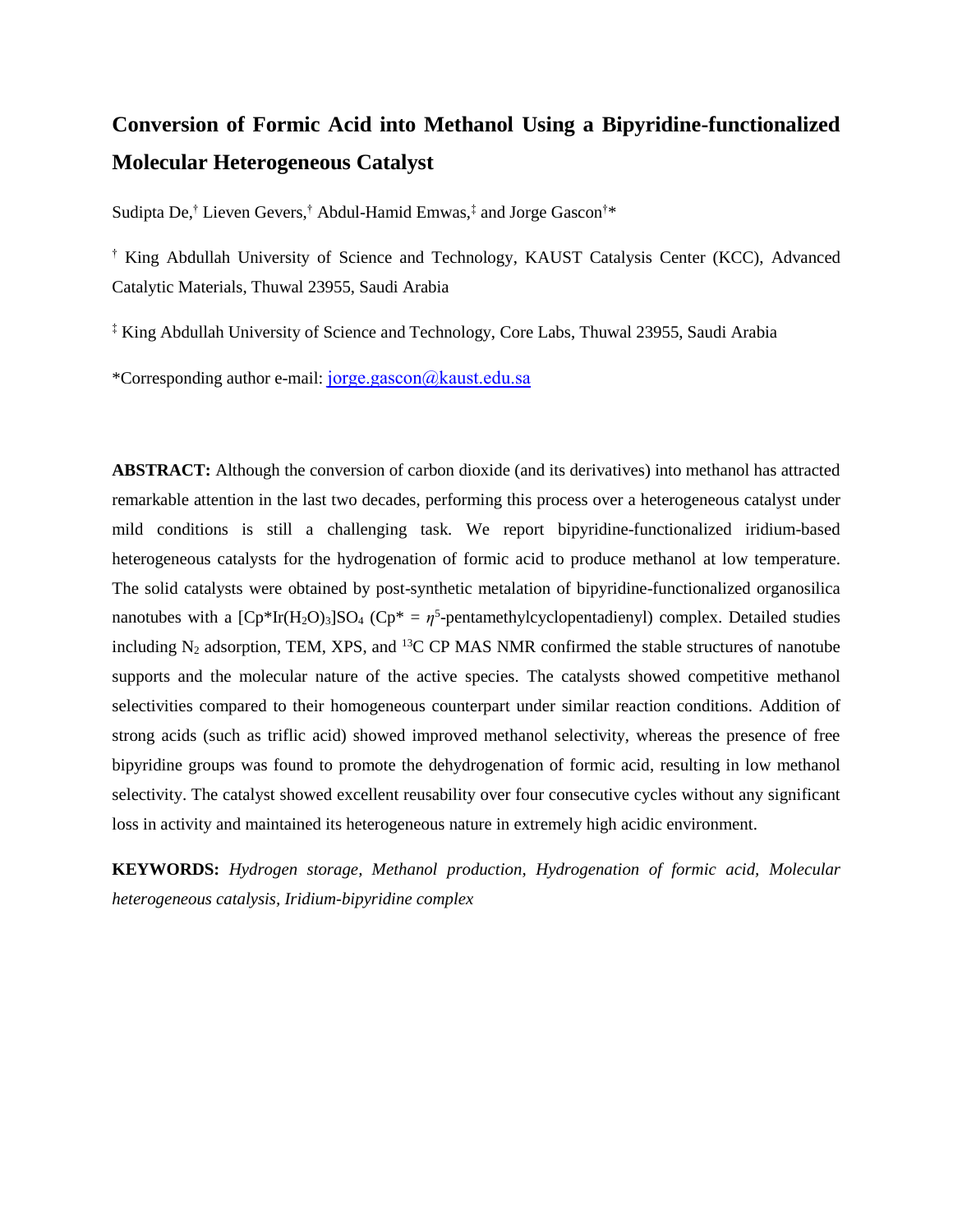#### **INTRODUCTION**

Methanol is currently considered as a potential liquid chemical hydrogen storage (CHS) material with a storage capacity of 12.6 wt %  $H_2$ .<sup>1</sup> It is used as a raw material for the chemical industry,<sup>2</sup> and is an intermediate for the production of various basic chemical building blocks, including methyl tert-butyl ether, formaldehyde and acetic acid.<sup>3</sup> Moreover, its high octane number has made it a suitable alternative fuel for internal combustion engines. 4

Current industrial production of methanol is mainly based on the conversion syngas at moderate temperatures (250–300 °C) and high pressures (50–100 bar) using a copper-zinc-based oxide catalyst.<sup>5-6</sup> The use of syngas in methanol production involves multi-stage and complex technology with all its limitations and costs. Given that carbon dioxide  $(CO<sub>2</sub>)$  is an inexpensive source of carbon and highly abundant in the atmosphere, it is expected that using  $CO<sub>2</sub>$  as a feedstock will benefit the society economically and environmentally. Current practical applications for the conversion of  $CO<sub>2</sub>$  and  $H<sub>2</sub>$  into methanol are entirely based on heterogeneous catalysis. The George Olah  $CO<sub>2</sub>$  to Renewable Methanol Plant in Iceland produces 3500 tons of methanol per year and Silicon Fire AG produces 50 tons of methanol per day. 7

In order to perform the above mentioned process under relatively milder conditions, many groups studied homogeneous catalysts, mainly based on transition metals,<sup>1, 8-11</sup> frustrated Lewis pairs,<sup>12-14</sup> and Nheterocyclic carbenes.<sup>15-16</sup> However, the high activation barrier of  $CO<sub>2</sub>$  still makes the direct hydrogenation of  $CO<sub>2</sub>$  to methanol challenging. Since  $CO<sub>2</sub>$  derivatives have lower activation barrier than  $CO<sub>2</sub>$ , an alternative option could be replacing  $CO<sub>2</sub>$  by its derivatives as substrates. In 2011, the Milstein group reported the hydrogenation of  $CO<sub>2</sub>$  derivatives, such as carbonates, carbamates, formates, and urea to afford methanol with high yield and high turnover number (TON).<sup>17-18</sup> Later, Ding and co-workers reported a highly active Ru-MACHO catalyst for the hydrogenation of cyclic carbonates derived from  $CO<sub>2</sub>$  and epoxide with an impressive TON of 87000.<sup>19</sup> Recently, the disproportionation of formic acid (HCO2H) has been shown to offer an alternative path to overcome challenges related to the direct hydrogenation of  $CO<sub>2</sub>$ . <sup>20-27</sup> Based on the development of several matured technologies for the production of formic acid from direct hydrogenation of  $CO<sub>2</sub>$ ,<sup>1, 3, 8, 28</sup> it is expected that the use of formic acid as substrate would be another way out. Typically, homogeneous catalysts were explored for the conversion of formic acid, among which iridium-based complexes produced the most promising results.20, 22-24, 29

Here we report the first example of a heterogeneous catalyst, based on  $[Cp*Ir(H_2O)_3]SO_4$ , for the hydrogenation of formic acid to methanol. We used a robust support for the immobilization of the  $[Cp^*Ir(H_2O)_3]SO_4$  complex to achieve a heterogeneous catalyst, where the active catalytic centers keep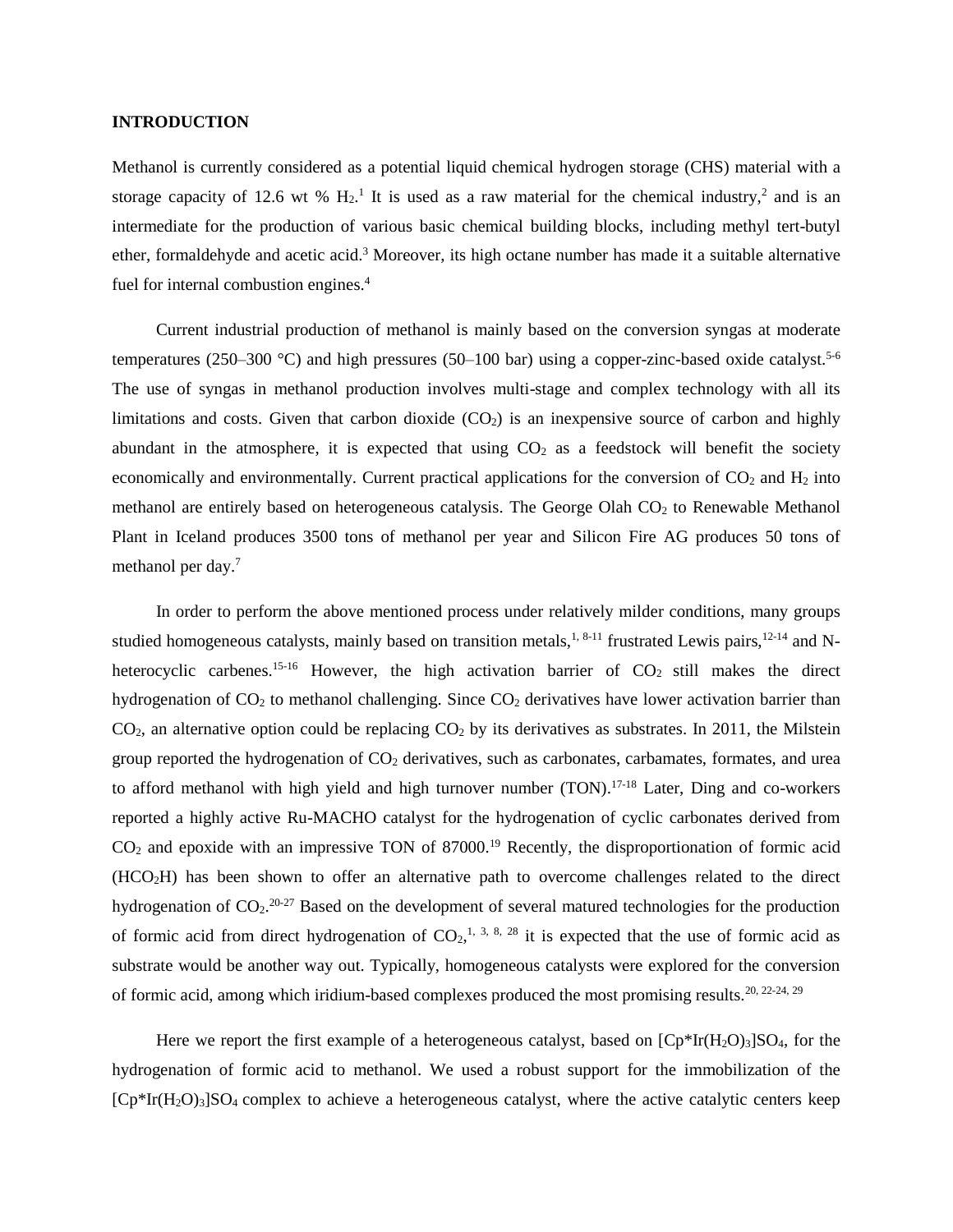their identity upon heterogenization. We have applied different characterization techniques to confirm the successful grafting of molecular species and studied their performance in the hydrogenation of formic acid.

# **EXPERIMENTAL SECTION**

#### **Catalyst Characterization and Analysis**

N<sup>2</sup> physisorption studies were performed at 77 K on a Micromeritics Asasp 2040 instrument. All samples were evacuated at 333 K for 16 h. The specific surface area and pore size distributions were obtained by the Brunauer–Emmett–Teller and the Barrett–Joyner–Halenda methods using the adsorption branch.

Transmission electron microscopes (TEM) were operated on a Tecnai-Twin system at 120 kV. Samples were dispersed in chloroform before placing them on the TEM grid.

Carbon, hydrogen, nitrogen and sulfur contents were determined by CHNS elemental analysis on a Thermo Scientific FlashEA 1112 elemental analyzer.

Iridium content was measured by using ICP-OES on an Agilent 5100 system. 30 mg of catalyst was digested using a mixture of 6 mL aqua regia and 1 mL hydrofluoric acid at 373 K for 2 h.

X-ray fluorescence (XRF) measurements were performed on a HORIBA XGT-700 instrument. For each sample, 3 different spots were analyzed with a total analysis time of 1800 s.

Liquid NMR spectra were recorded on a Bruker Avance 400 spectrometer in deuterated solvents. <sup>1</sup>H NMR chemical shifts were referenced to the residual hydrogen signals of the deuterated solvents (7.28) ppm, CDCl<sub>3</sub>; 4.70 ppm, D<sub>2</sub>O), and the <sup>13</sup>C NMR chemical shifts were referenced to the <sup>13</sup>C signal of the deuterated solvent  $(77.0 \text{ ppm}, \text{CDCl}_3)$ .

For the solid state NMR study, all NMR spectra were acquired using a Bruker 400 MHz AVANACIII NMR spectrometer equipped with a 4 mm Bruker double resonance MAS probe (BrukerBioSpin, Rheinstetten, Germany). The samples were packed evenly into a 4 mm zirconia rotor and sealed at the open end with a Vespel cap. The <sup>13</sup>C NMR spectra were recorded with 14 kHz and 12 kHz spinning rate using cross polarization (CP) pulse program. To achieve high signal to noise ratio, the spectra were recorded by collecting at least 12 k scans with recycle delay time of 5 s. Bruker Topspin 3.5pl7 software (Bruker BioSpin, Rheinstetten, Germany) was used for data collection and MestReNova software was used for data analysis.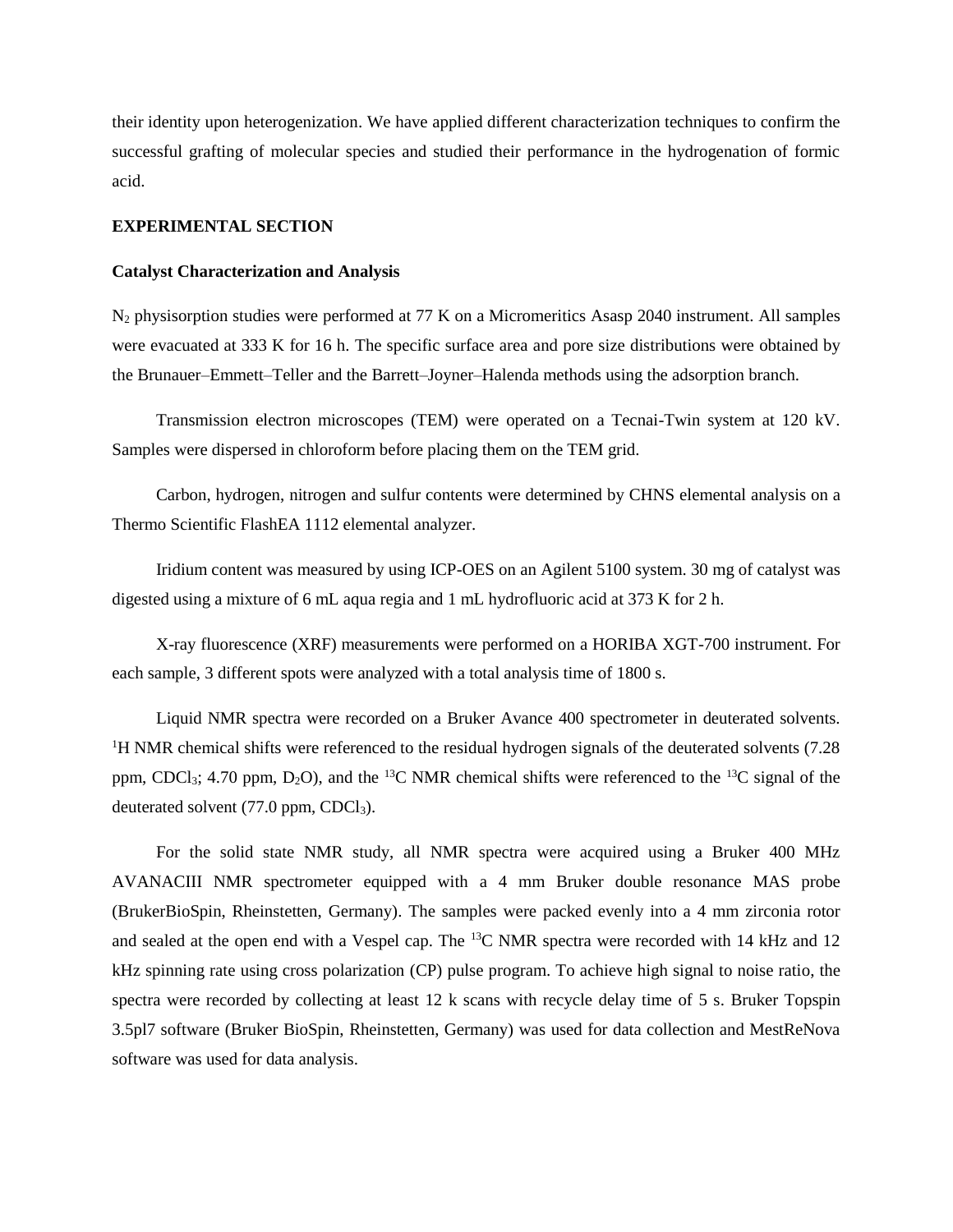X-ray photoelectron spectra (XPS) were recorded on an Axis Ultra DLD (Kratos Tech.) equipment using a monochromatic Al K $\alpha$  source (hv = 1486.6 eV, 15 kV, 10 mA). For the calibration measurement, C1s peak at 284.5 eV was used as reference standard to calibrate the binding energy. XPS data were processed on a CasaXPS software.

Quantitative analysis of the reaction products was conducted on a GC (Agilent 7890A) equipped with an FID detector and DB-WAX column (20 m  $\times$  0.18 mm  $\times$  0.18 µm). Essential parameters of the GC analysis were as follows: injection volume 1 μL, inlet temperature 260 °C, detector temperature 250 °C, and a split ratio of 1:100. The initial column temperature was 40  $\degree$ C (hold time 1 min) and it was increased to 70 °C with a temperature ramp of 8 °C min<sup>-1</sup> and then to the final temperature of 240 °C (hold time 1 min) with a temperature ramp of 20  $^{\circ}$ C min<sup>-1</sup>.

#### **Synthesis of Catalysts**

#### *Chemicals*

4,4′-dimethyl-2,2′-bipyridine (99%), *n*-butyllithium (*n*-BuLi; 1.6 M in hexane), tetrahydrofuran (THF; anhydrous), triblock copolymer  $EO_{20}PO_{70}EO_{20}$  (Pluronic P123, M.W. = 5800), (3-chloropropyl)trimethoxylsilane  $(\geq 97\%)$ , 1,4-bis(triethoxysilyl)benzene (BTEB, 96%), pentamethylcyclopentadienyliridium(III) chloride dimer ( $[CP^*IrCl<sub>2</sub>]$ ) (96%), silver sulfate (> 99.5%), 2,2'-bipyridine, formic acid  $(≥ 98%)$  were purchased from Sigma-Aldrich and used without further purification.

# *Synthesis of [Cp\*Ir(H2O)3]SO<sup>4</sup>*

A mixture of  $[Cp*IrCl(\mu-Cl)]_2$  (0.24 g, 0.3 mmol) and Ag<sub>2</sub>SO<sub>4</sub> (0.187 g, 0.6 mmol) in H<sub>2</sub>O (2 mL) was stirred at room temperature for 12 h under an argon atmosphere. AgCl was started to precipitate which was removed by filtration. The solvent was then evaporated and the residue was dried in vacuum to yield a yellow product of  $[Cp*Ir(H_2O)_3]SO_4$  (yield: 98% based on  $[Cp*IrCl(\mu{\text -}Cl)]_2$ . <sup>1</sup>H NMR (D<sub>2</sub>O, 400 MHz):  $\delta$  = 1.58 (s; Cp<sup>\*</sup>).

#### *Synthesis of 4,4′-[4-(Trimethoxysilanyl)butyl]-2,2′-bipyridine (1)*

To a 100 mL flask, 0.224 g diisopropylamine and 6 mL anhydrous THF were added under argon atmosphere. After the temperature of the solution was set at 0 °C, 2.58 mL *n*-BuLi (1.6 M, 4 mmol) was added dropwise and the mixture was stirred for 30 min. A solution of 0.369 g 4,4′-dimethyl-2,2' bipyridine (2 mmol) in 15 mL anhydrous THF was slowly added to this mixture and stirred for an additional 1 h at 0 ºC under argon. To this mixture, a solution of 0.796 g (3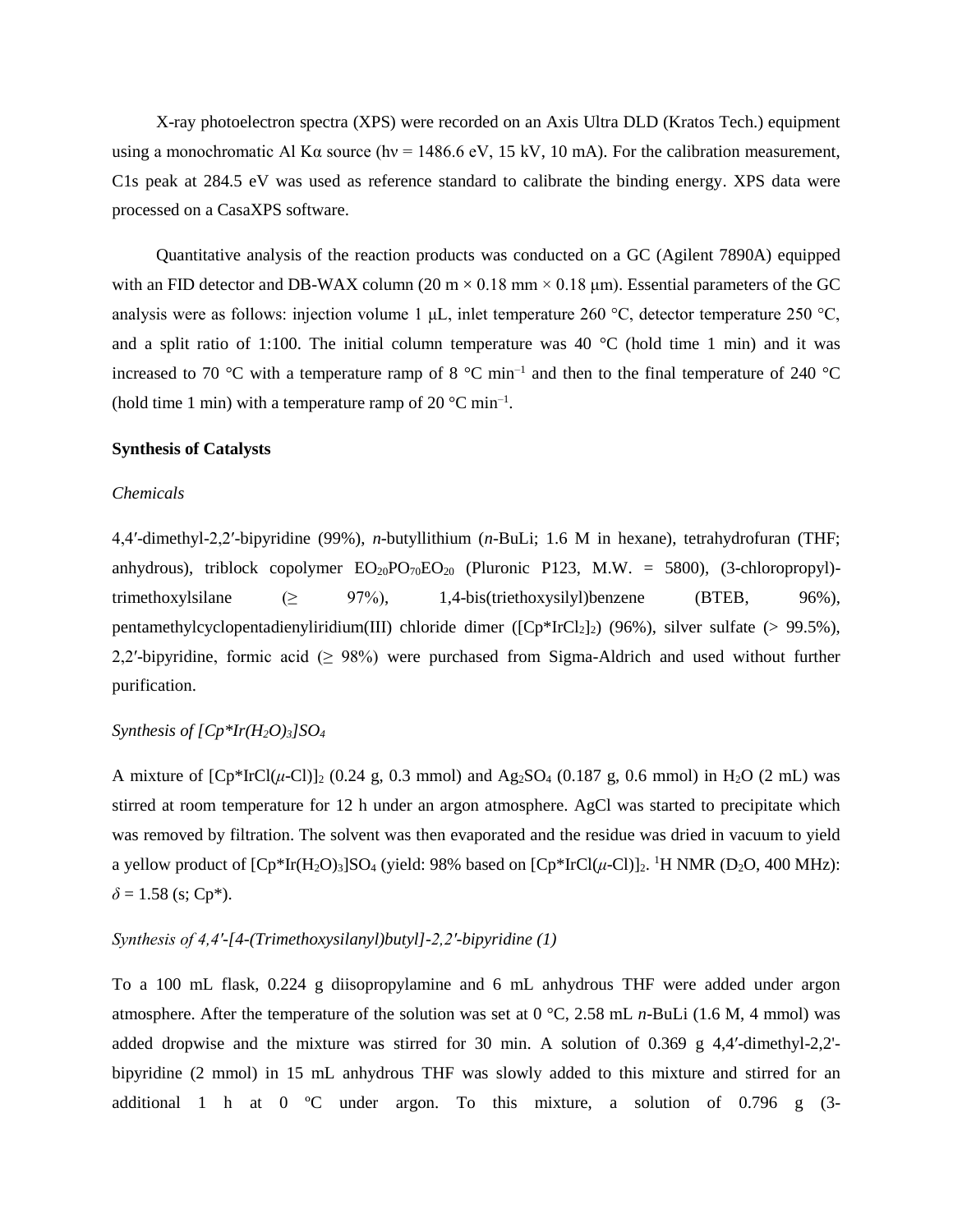chloropropyl)trimethoxylsilane (0.73 mL, 4 mmol) in 2 mL anhydrous THF was then added slowly and stirred for 2 h. Temperature of the reaction mixture was then allowed to increase to room temperature and then stirred for overnight. The reaction was quenched with 0.2 mL of acetone, and the remaining solvent and (3-chloropropyl)trimethoxylsilane (if any) were removed by vacuum distillation. Alkoxysilanemodified 2,2′-bipyridine was obtained as a pale yellow solid, which was then dried under vacuum at room temperature for several hours and finally stored under argon atmosphere. <sup>1</sup>H NMR (CDCl<sub>3</sub>, 400 MHz):  $\delta$ = 8.55 (m, 2H, Py), 8.23 (s, 2H, Py), 7.15 (d, *J* = 5 Hz, 2H, Py), 3.47 (s, 18H, OMe), 2.72 (t, *J* = 7.6 Hz, 4H, CH2-Py), 1.87 (m, 4H, CH2), 1.45 (m, 4H, CH2), 0.79 (t, *J* = 3.2 Hz, 4H, CH2-Si). <sup>13</sup>C NMR (CDCl3, 400 MHz): *δ* = 9.0, 14.0, 33.7, 35.2, 50.5, 122.0, 124.7, 148.3, 149.0, 155.9. Elemental analysis of  $C_{24}H_{40}N_2O_6Si_2$ :  $C = 56.67\%$ ,  $H = 7.93\%$ ,  $N = 5.51\%$ ; found:  $C = 52.92\%$ ,  $H = 7.41\%$ ,  $N = 5.64\%$ .

# *Synthesis of BPy-NT*

The synthesis of organosilica nanotubes was adopted from previous reports with slight modifications.<sup>30-31</sup> In a typical synthesis,  $0.4$  g of P123 copolymer and 1.3 g of KCl were dissolved in 100 ml 2.0 M HCl solution at 38 ºC. After the dissolution of P123, 0.714 mL of 1, 4-bis(triethoxysilyl)benzene (BTEB, 1.8 mmol) (2) was slowly added to this solution with vigorous stirring. The mixture was kept stirring for 12 h at 38 ºC, and then 0.2 mmol of (1) dissolved in 2 ml THF was added dropwise to keep the molar ratio of compound (1) to BTEB (2) as 1:9. The resulting mixture was stirred at 38  $\degree$ C for 24 h and then transferred to a PTFE hydrothermal reactor. The reactor was placed inside the oven at 100 ºC for 24 h. The solid product was filtered and dried at room temperature overnight. Finally, the P123 template was removed by refluxing 1.0 g of the solid product in 200 ml of ethanol containing 1.27 g concentrated HCl for 24 h. The obtained sample was denoted as BPy-NT-1/9. Other two samples with molar ratio of compound (1) to BTEB (2) 1:6 and 1:3 were also synthesized using the same method.

### *Synthesis of Cp\*Ir-BPy-NT*

To prepare the iridium-immobilized nanotube catalysts, 200 mg BPy-NT was added to a solution of  $[Cp*Ir(H<sub>2</sub>O)<sub>3</sub>]SO<sub>4</sub>$  (equivalent amount of total bipyridine) in 30 ml anhydrous ethanol under argon atmosphere and stirred under refluxing conditions for 24 h. The solid product was isolated by filtration and thoroughly washed with anhydrous ethanol to remove unreacted  $[Cp*Ir(H<sub>2</sub>O)<sub>3</sub>]SO<sub>4</sub>$ . The samples were dried under vacuum at 50 °C and named as Ir-BPy-NT-x/y, where  $x/y = 1/9$ , 1/6 and 1/3, respectively, corresponding to the molar ratio of bipyridine- to benzene-bridged precursor compound (1) in the initial synthesis of BPy-NT.

*Synthesis of [Cp\*Ir(bpy)(H2O)]SO4*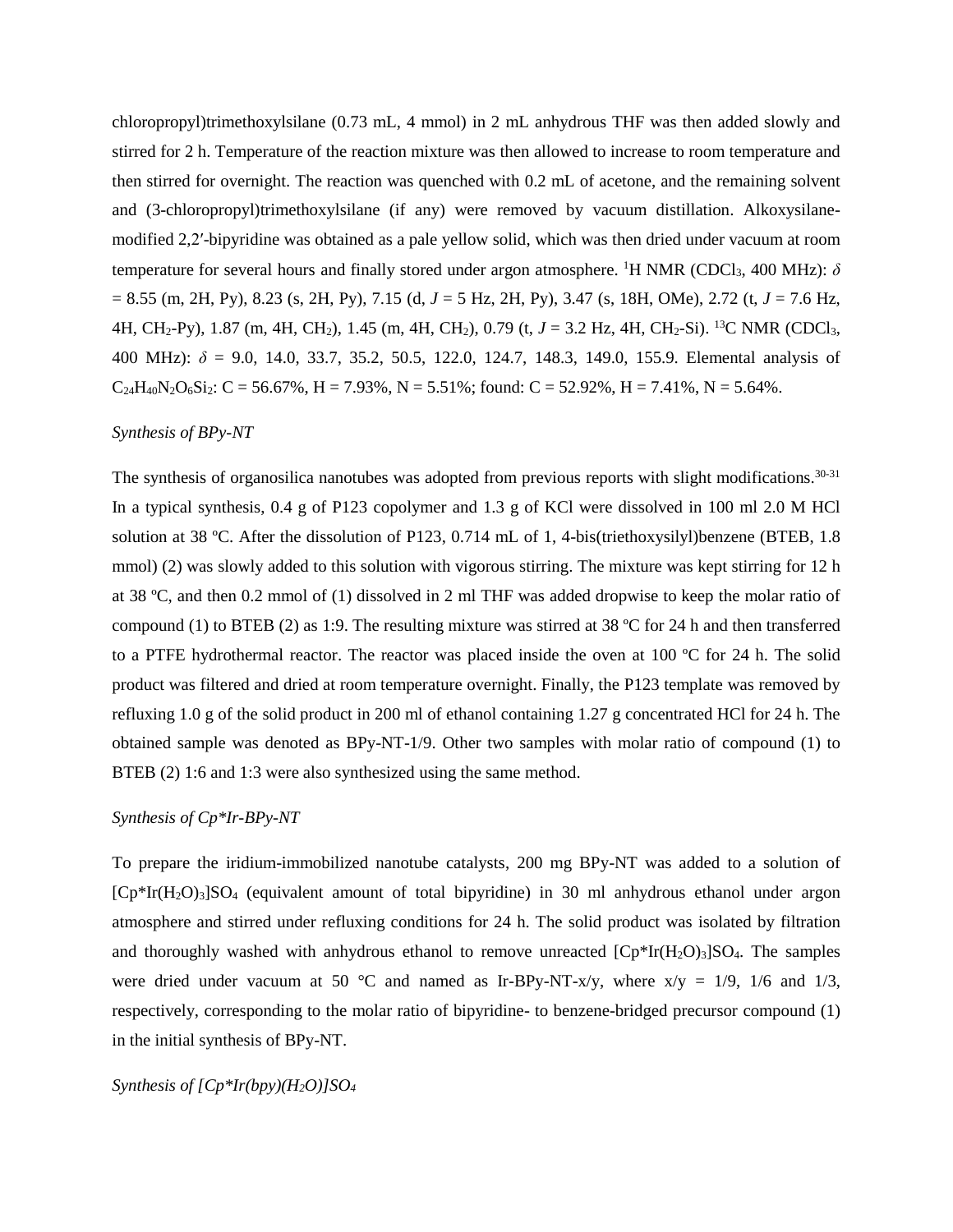A mixture of 2,2'-bipyridine (31.2 mg, 0.2 mmol),  $[CP^*Ir(H_2O)_3]SO_4$  (107.2 mg, 0.2 mmol), and water (4 mL) was stirred under argon atmosphere for 18 h at room temperature. The solution was evaporated to obtain a yellow solid product quantitatively. <sup>1</sup>H NMR (400 MHz, D<sub>2</sub>O)  $\delta$  = 9.05 (d, J = 4.9 Hz, 2H, Ar H), 8.48 (d, *J* = 7.9 Hz, 2H, Ar H), 8.27 (td, *J* = 7.8, 1.2 Hz, 2H, Ar H), 7.82 (ddd, *J* = 7.2, 3.8, 1.2 Hz, 2H, Ar H), 1.60 (s, 15H, Cp\*).

# *Synthesis of [Cp\*Ir(dmbpy)(H2O)]SO<sup>4</sup>*

A mixture of 4,4'-dimethyl-2,2'-bipyridine (36.8 mg, 0.2 mmol),  $[CP^*Ir(H_2O)_3]SO_4$  (107.2 mg, 0.2 mmol), and water (4 mL) was stirred under argon atmosphere for 18 h at room temperature. The solution was evaporated to obtain a yellow solid product quantitatively. <sup>1</sup>H NMR (400 MHz, D<sub>2</sub>O)  $\delta$  = 8.80 (d, *J* = 5.8 Hz, 2H, Ar H), 8.23 (s, 2H, Ar H), 7.59 (dd, *J* = 5.8, 1.0 Hz, 2H, Ar H), 2.52 (s, 6H, CH3-Py), 1.55 (s, 15H, Cp\*).

### *Procedure of HCO2H Hydrogenation Reaction*

The hydrogenation of HCO2H was carried out in an AMTECH SPR16 batch reactor equipped with temperature and pressure controller for each reactor vessel. The reactor was charged with substrate (generally formic acid solution in water) and catalyst. The reactor was then flushed with argon (10 bar) for at least 2 times and checked leakages (if any) by charging the reactor with argon (50 bar) one more time. The reactor was filled with hydrogen at certain pressure and then set to a desired temperature for certain time. After the reaction, the reactor was cooled down to room temperature or lower and the pressure was slowly released until atmospheric pressure and the liquid samples were collected for analysis. HCO<sub>2</sub>H conversion (*X*<sub>HCO2H</sub>), MeOH yield (*Y*<sub>MeOH</sub>), MeOH selectivity (*S*<sub>MeOH</sub>) and TOF of MeOH (TOF<sub>MeOH</sub>) were calculated according to the following equations. Methyl formate (HCO<sub>2</sub>Me) was also taken into account as it was also found to form under acidic conditions.

$$
X_{HCO_2H} = \frac{n_{\text{HCO}_2\text{H (initial)}} - (n_{\text{HCO}_2\text{H (final)}} + n_{\text{HCO}_2\text{Me}})}{n_{\text{HCO}_2\text{H (initial)}}} \times 100\%
$$
(1)

$$
Y_{\text{MeOH}} = \frac{n_{(\text{MeOH} + \text{HCO}_2\text{Me})}}{n_{\text{HCO}_2\text{H (initial)}}} \times 100\%
$$
 (2)

$$
S_{\text{MeOH}} = \frac{n_{(\text{MeOH} + \text{HCO}_2\text{Me})}}{n_{\text{HCO}_2\text{H (initial)}} - (n_{\text{HCO}_2\text{H (final)}} + n_{\text{HCO}_2\text{Me})}} \times 100\%
$$
(3)

$$
TOF_{MeOH} = \frac{n_{(MeOH + HCO_2Me)}}{n_{Ir} \times t}
$$
 (4)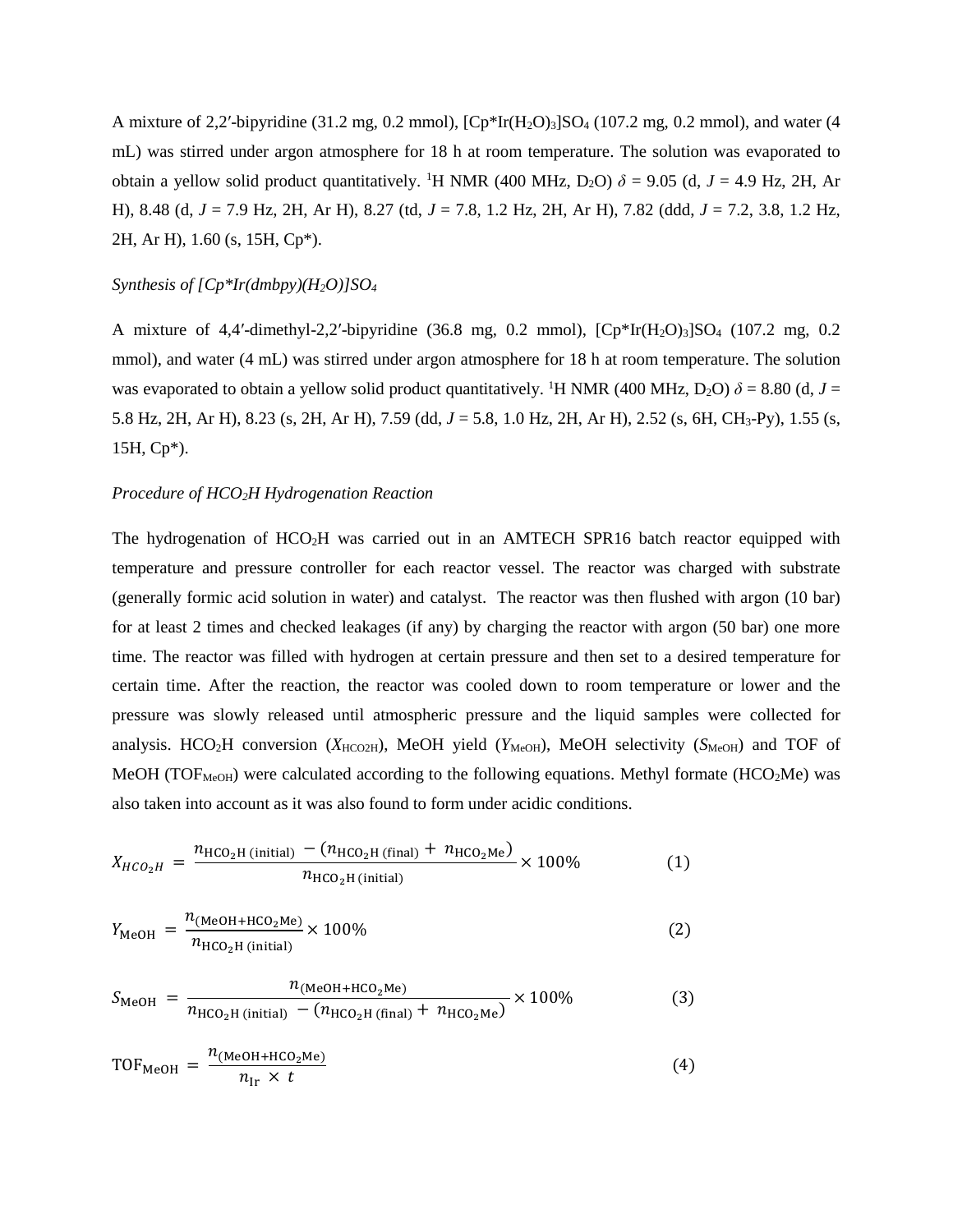## **RESULTS AND DISCUSSION**

The bipyridine-silica nanotubes (BPy-NTs) were synthesized using 1,4-bis(triethoxysilyl)benzene (BTEB) as precursor and P123 copolymer as soft surfactant with KCl as additive. From the TEM images, it is clearly observed that the materials have hollow interior, indicating the formation of the nanotubes (Figure 1 and S2). The nanotubes have inner diameter of 6–7 nm and wall thickness of 3–3.5 nm. Using the bipyridine-functionalized nanotubes as a support, we synthesized a molecular heterogeneous catalyst,  $Cp*Ir-BPy-NT$  ( $Cp* = \eta^5$ -pentamethylcyclopentadienyl), through iridium post-synthetic metalation of BPy-NT.



**Figure 1.** TEM images of (a) BPy-NT-1/6 and (b) Ir-BPy-NT-1/6. (c) <sup>13</sup>C CP MAS NMR spectra of BPy-NT-1/6 (blue line) and Cp\*Ir-BPy-NT-1/6 (red line).

The nanotube structure was maintained after loading the iridium complex, as shown in Figure 1b. The incorporation of  $Cp*Ir$  group on BPy-NT-1/6 was confirmed by solid-state  $^{13}C$  cross polarization magic-angle spinning (CP MAS) NMR spectroscopy (Figure 1c). New signals observed at 9 and 90 ppm in the <sup>13</sup>C CP MAS NMR spectrum of  $Cp*Ir-BPy-NT-1/6$ , compared to that of BPy-NT-1/6, can be attributed to the Cp\* ligand. XPS analysis of Ir-BPy-NT-1/6 showed the presence of peaks due to C 1s, N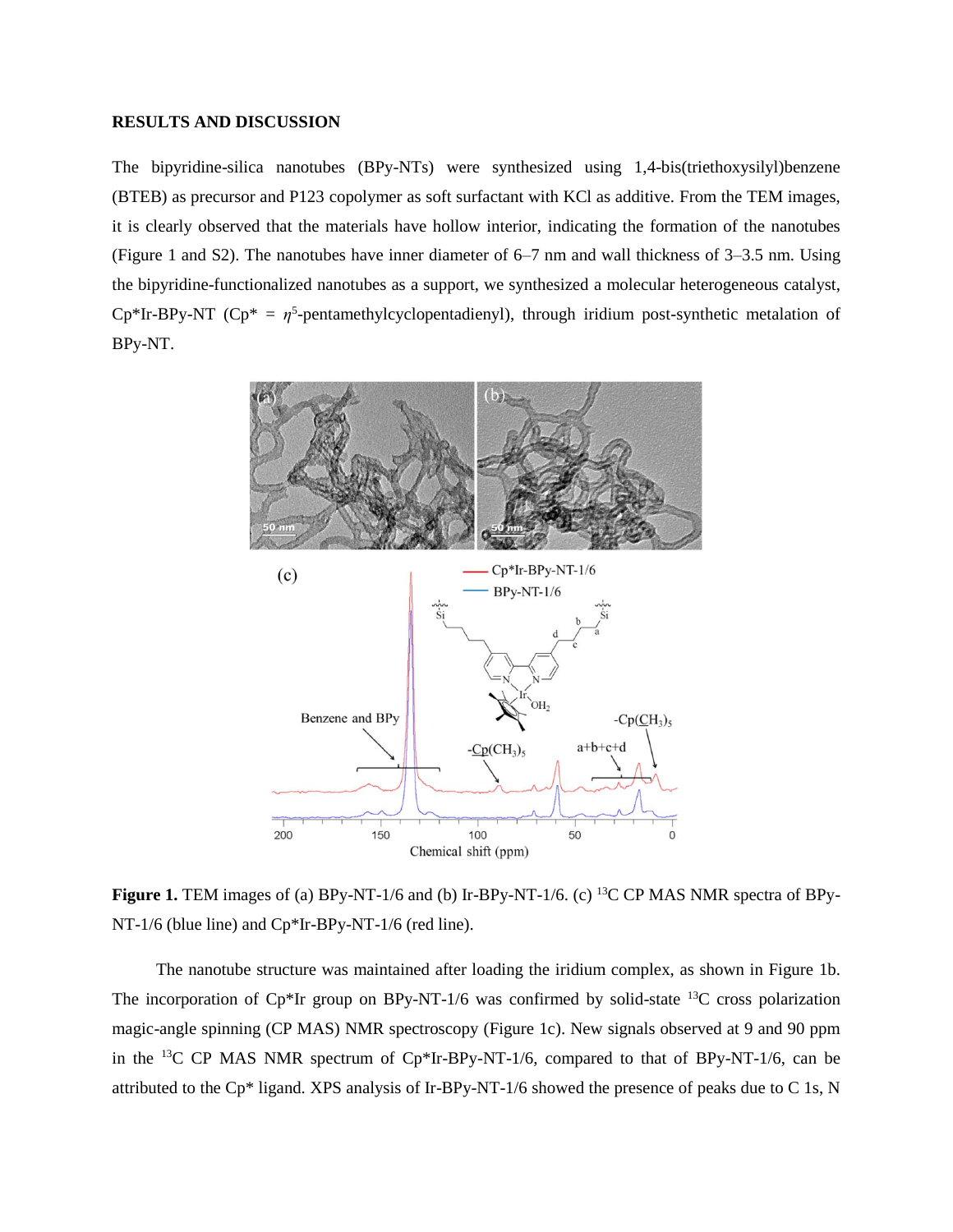1s, O 1s, Si 2p, S 2p, Ir 4f, which further confirmed the successful grafting of Ir-complex on the silica support (Figure S3). Si gave two peaks at 102.0 eV (Si 2p) and 153.0 eV (Si 2s), which confirms that the Si species are part of organosilica nanotube frameworks.<sup>32</sup> The scan on N 1s region gave one peak at 400.4 eV due to pyridinic nitrogen in the Ir complex. Ir  $4f_{7/2}$  and Ir  $4f_{5/2}$  peaks were observed at 62.6 eV and 65.6 eV, respectively, suggesting the presence of Ir(III) species as it was in the precursor complex.



**Figure 2.** (a) Nitrogen adsorption-desorption isotherms and (b) pore size distribution curves calculated by the BJH method using the adsorption branch.

| Sample                                                                                                       | BET surface area <sup><math>a</math></sup> (m <sup>2</sup> /g) | Pore volume <sup>b</sup> (cm <sup>3</sup> /g) | Pore size <sup><math>c</math></sup> (nm) |  |  |  |
|--------------------------------------------------------------------------------------------------------------|----------------------------------------------------------------|-----------------------------------------------|------------------------------------------|--|--|--|
| $BPy-NT-1/9$                                                                                                 | 861                                                            | 2.64                                          | 6.4                                      |  |  |  |
| Ir-BPy-NT- $1/9$                                                                                             | 810                                                            | 2.50                                          | 6.4                                      |  |  |  |
| $BPy-NT-1/6$                                                                                                 | 856                                                            | 2.01                                          | 6.4                                      |  |  |  |
| Ir-BPy-NT- $1/6$                                                                                             | 766                                                            | 1.94                                          | 6.3                                      |  |  |  |
| $BPy-NT-1/3$                                                                                                 | 805                                                            | 1.95                                          | 6.4                                      |  |  |  |
| $Ir-BPy-NT-1/3$                                                                                              | 768                                                            | 1.93                                          | 6.4                                      |  |  |  |
| <sup>a</sup> The RFT surface areas were calculated from the data in the relative pressure range of $P/P_0 =$ |                                                                |                                               |                                          |  |  |  |

**Table 1.** Physicochemical properties of BPy-NT-x/y and Ir-BPy-NT-x/y samples

culated from the data in the relative pressure range 0.05~0.25; <sup>*b*</sup>Pore volume were estimated from the amounts of N<sub>2</sub> absorbed at a relative pressure of

 $P/P_0 = 0.98$ ; *c*Pore size distributions were calculated using the BJH method from adsorption branch.

The nitrogen adsorption-desorption isotherm of the samples corresponded to type IV, which is typical for mesoporous materials (Figure 2). All samples showed two hysteresis loops at the relative pressures  $P/P_0 = 0.50 - 0.70$  and  $P/P_0 = 0.85 - 0.99$ , which are from the hollow nanotube channel and void space between the nanotubes, respectively.<sup>30</sup> The textural properties of Ir-BPy-NT-x/y samples are almost the same as those of the BPy-NT-x/y samples. The physicochemical properties of BPy-NT-x/y and Ir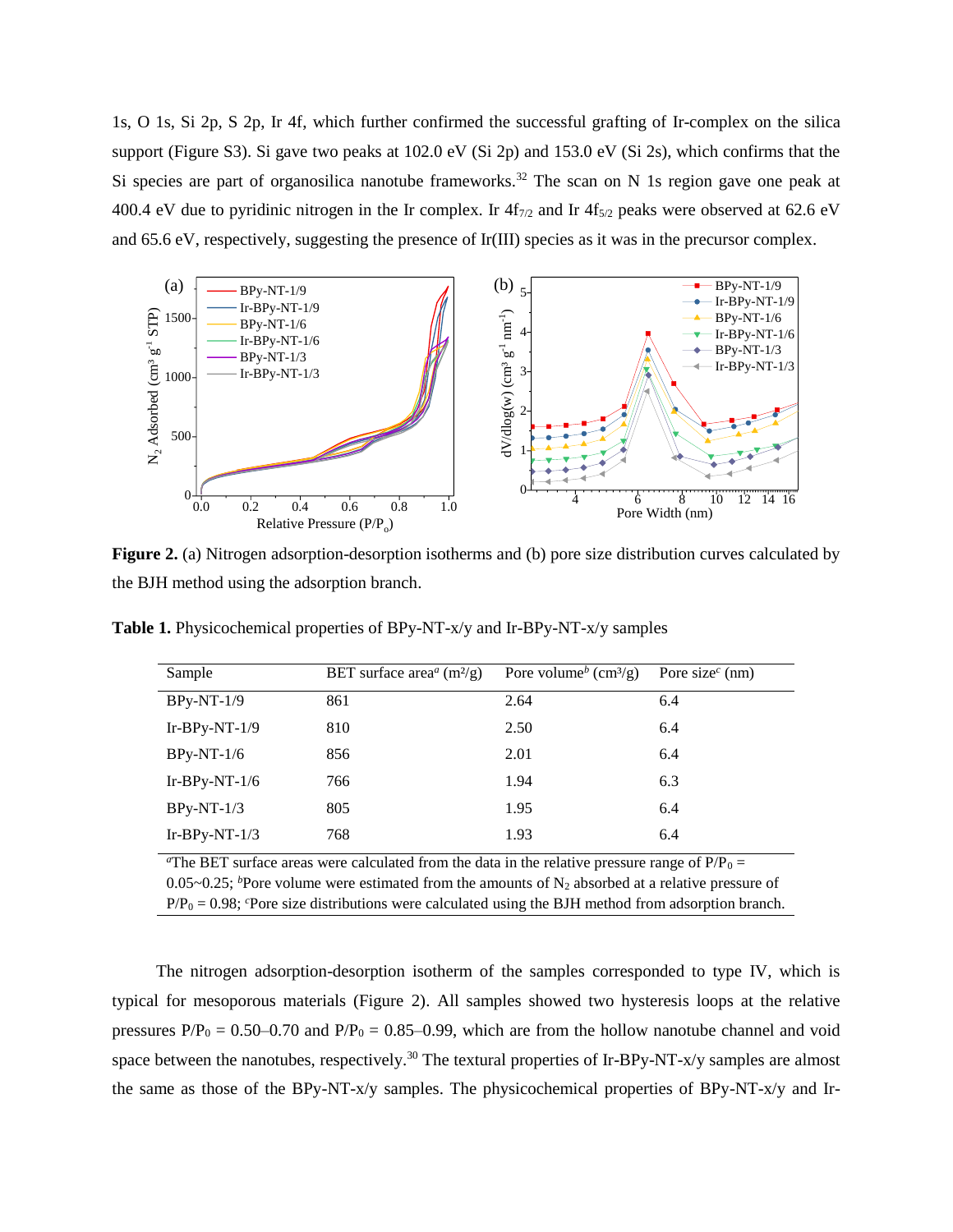BPy-NT-x/y samples are listed in Table 1. The BET surface area and pore volume were slightly decreased following the incorporation of the iridium complex on the BPy-NT-x/y samples, while the pore diameter remained unchanged.

Catalytic performance of the catalysts was investigated for the hydrogenation of formic acid in a batch reactor. We systematically investigated the effect of different parameters (such as concentration of  $CF<sub>3</sub>SO<sub>3</sub>H$ , H<sub>2</sub> pressure, temperature and time) on HCO<sub>2</sub>H conversion and methanol selectivity in order to optimize the reaction system (Figure 3). As observed in earlier reports, an acid additive was necessary to improve the methanol selectivity and retard the decomposition of  $HCO<sub>2</sub>H$  into  $CO<sub>2</sub>.<sup>22-23</sup>$  In particular,  $H<sub>2</sub>SO<sub>4</sub>$  and  $CF<sub>3</sub>SO<sub>3</sub>H$  were found to be the most effective and to result in higher methanol selectivity. Based on this finding, we tested both acids in our present system and found that the  $CF<sub>3</sub>SO<sub>3</sub>H$  was far more effective than  $H_2SO_4$  (Table 2 vs. Table S2), and therefore all further reactions were performed in the presence of  $CF_3SO_3H$ . Using 20 mol% of  $CF_3SO_3H$  (pH ~1), the Ir-BPy-NT-1/6 catalyst showed 19.6% methanol selectivity at a HCO<sub>2</sub>H conversion of 26%. Further increase in  $CF<sub>3</sub>SO<sub>3</sub>H$  concentration did not improve the selectivity much, while at lower concentration of  $CF<sub>3</sub>SO<sub>3</sub>H$  (< 20 mol%), decomposition of  $HCO<sub>2</sub>H$  occurred at a faster rate (Figure 3a). Increase in  $H<sub>2</sub>$  pressure resulted in lower HCO2H conversion and a steady increase in methanol selectivity (Figure 3b). This is probably due to the fact that higher  $H_2$  pressure suppresses the decomposition of  $HCO<sub>2</sub>H$  to form  $CO<sub>2</sub>$ . We did not observe any methanol formation *via* disproportionation of HCO<sub>2</sub>H when the reaction was performed in absence of H2. The result is in contrast to the reported homogeneous catalytic systems based on similar Ir complexes.20, 23-24, 29 In our heterogeneous system, free bipyridine ligands initiate the dehydrogenation of  $HCO<sub>2</sub>H$  at a faster rate in the absence of  $H<sub>2</sub>$  and therefore  $H<sub>2</sub>$  pressure was necessary for the production of methanol. Increase in temperature showed higher  $HCO<sub>2</sub>H$  conversion whereas the methanol selectivity started to decrease (Figure 3c). It was observed that at 60 °C, both HCO<sub>2</sub>H conversion and methanol selectivity reached an optimum value and we therefore chose this temperature to perform further experiments. Ir-BPy-NT-1/6 catalyst showed a steady increase in HCO<sub>2</sub>H conversion between 8 h to 16 h followed by a typical decrease of the slope, while the methanol selectivity did not improve much even after 60 h of reaction (Figure 3d).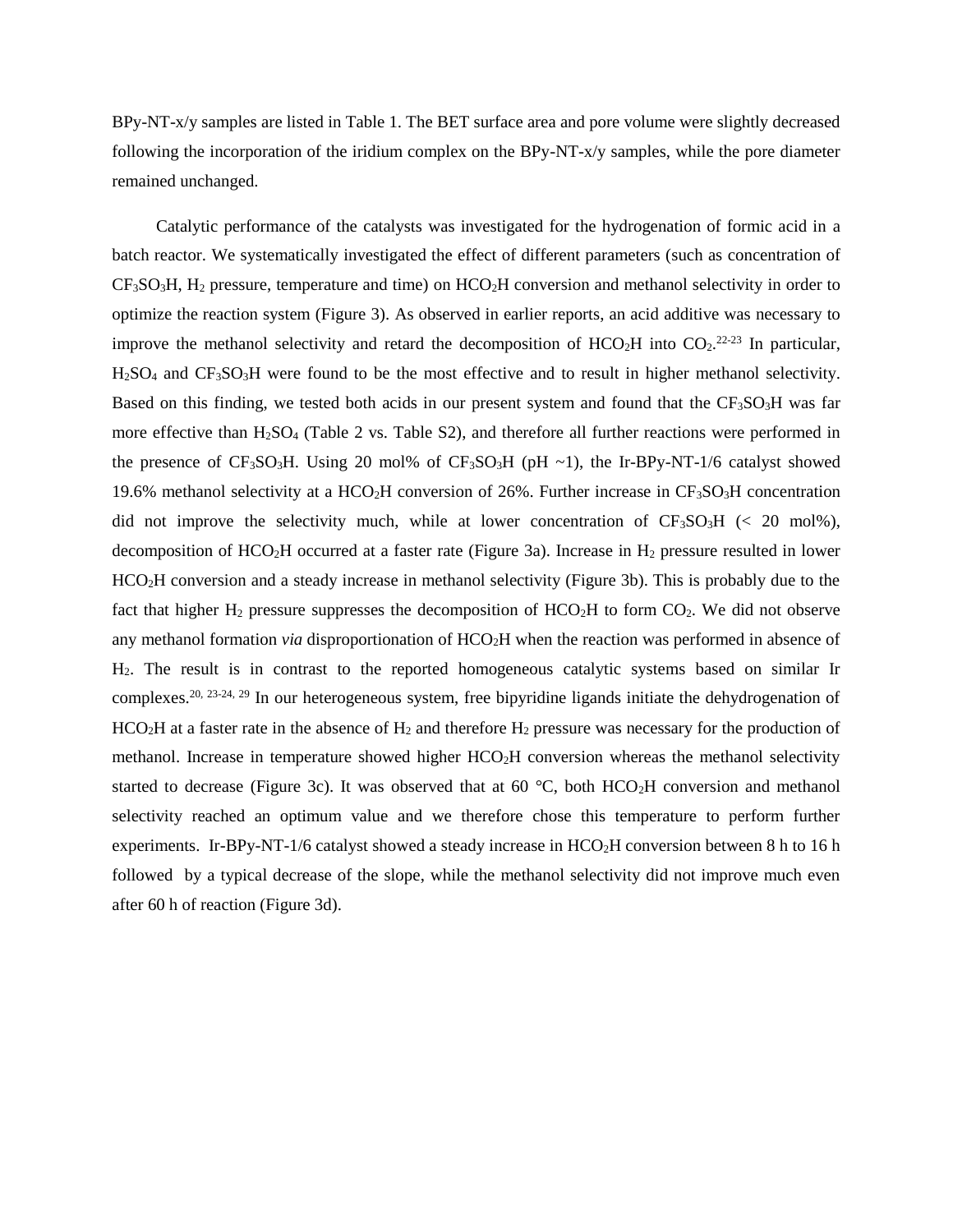

Figure 3. Plots of HCO<sub>2</sub>H conversion and MeOH selectivity *versus* (a) CF<sub>3</sub>SO<sub>3</sub>H concentration, (b) H<sub>2</sub> pressure, (c) temperature and (d) time. Reaction conditions: (a) 1 mL 4 M HCO<sub>2</sub>H, Ir-BPy-NT-1/6 = 20 mg,  $T = 60$  °C,  $H_2 = 50$  bar,  $t = 16$  h; (b) 1 mL 4 M HCO<sub>2</sub>H, Ir-BPy-NT-1/6 = 20 mg,  $T = 60$  °C,  $CF<sub>3</sub>SO<sub>3</sub>H = 20$  mol%,  $t = 16$  h; (c) 1 mL 4 M HCO<sub>2</sub>H, Ir-BPy-NT-1/6 = 20 mg,  $CF<sub>3</sub>SO<sub>3</sub>H = 20$  mol%, H<sub>2</sub>  $= 50$  bar,  $t = 16$  h; (d) 1 mL 4 M HCO<sub>2</sub>H, Ir-BPy-NT-1/6 = 20 mg, CF<sub>3</sub>SO<sub>3</sub>H = 20 mol%, *T* = 60 °C, H<sub>2</sub> = 50 bar.

**Table 2.** Results for the Ir-BPy-NT-x/y catalyzed hydrogenation of HCO2H

| Entry          | Catalyst (20 mg)                                                                                                              | CF <sub>3</sub> SO <sub>3</sub> H | $HCO2H$ conv. | MeOH yield | MeOH        |  |  |  |
|----------------|-------------------------------------------------------------------------------------------------------------------------------|-----------------------------------|---------------|------------|-------------|--|--|--|
|                |                                                                                                                               | $(mol\%)a$                        |               |            | selectivity |  |  |  |
|                | $BPv-NT-1/9$                                                                                                                  | 20                                | $<$ 1         | $\Omega$   | $\Omega$    |  |  |  |
| $\overline{2}$ | $Ir-BPy-NT-1/9$                                                                                                               | 10                                | 32            | 2.0        | 6.3         |  |  |  |
| 3              | $Ir-BPy-NT-1/9$                                                                                                               | 20                                | 24            | 4.6        | 19.2        |  |  |  |
| $\overline{4}$ | $Ir-BPy-NT-1/9$                                                                                                               | 30                                | 23            | 4.9        | 21.3        |  |  |  |
| 5              | Ir-BPy-NT- $1/6$                                                                                                              | 10                                | 37            | 3.0        | 8.1         |  |  |  |
| 6              | Ir-BPy-NT- $1/6$                                                                                                              | 20                                | 26            | 5.1        | 19.6        |  |  |  |
| 7              | Ir-BPy-NT- $1/3$                                                                                                              | 20                                | 37            | 4.6        | 12.4        |  |  |  |
|                | Reaction conditions: 1 mL 4 M HCO <sub>2</sub> H, $T = 60$ °C, $H_2 = 50$ bar, $t = 16$ h. "CF <sub>3</sub> SO <sub>3</sub> H |                                   |               |            |             |  |  |  |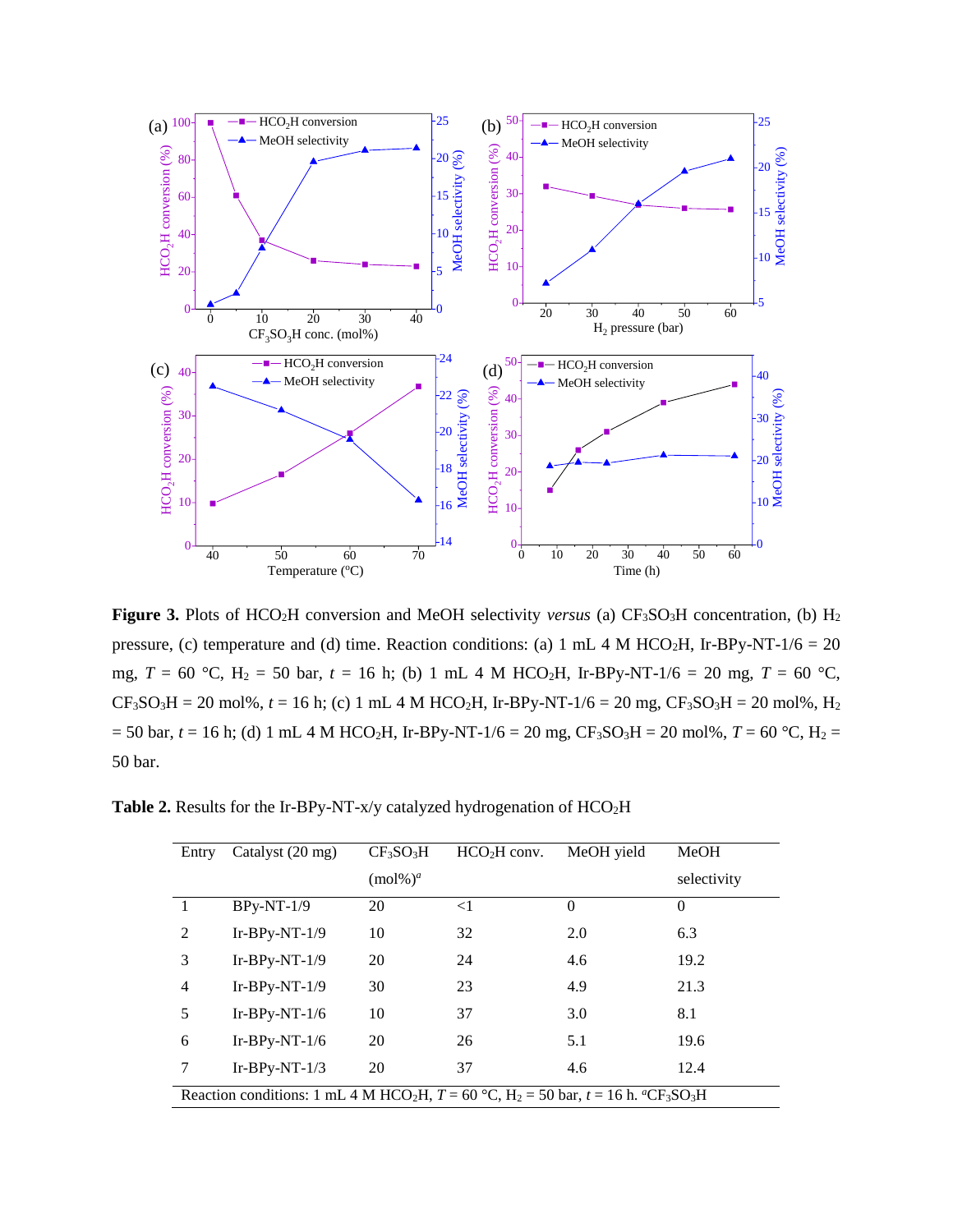concentration is with respect to  $HCO<sub>2</sub>H$  concentration.

To compare the effectiveness of our heterogeneous catalysts with their homogeneous counterpart, we prepared two additional homogeneous complexes  $[Cp*Ir(bpy)(H_2O)]SO_4$  and  $[Cp*Ir(bpy)(H_2O)]SO_4$ , and tested them under similar reaction conditions. The homogeneous catalysts were little better in terms of methanol selectivity and showed about six times higher TOF as compared to the heterogeneous catalysts (Figure 4). According to the earlier report on dehydrogenation of  $HCO<sub>2</sub>H$  over covalent triazine framework-based Ir catalysts, we assumed that the lower methanol selectivity for the Ir-BPy-NT catalysts could be due to the presence of free bipyridine groups in the vicinity of Ir that can increase the dehydrogenation rate of  $HCO<sub>2</sub>H<sup>33</sup>$  To investigate the effect of free nitrogen on methanol selectivity in the homogeneously catalyzed reaction, all three kinds of nitrogen containing amines (i.e. primary, secondary and tertiary) were studied (Table S3). With respect to methanol selectivity (24.4%) obtained over  $[Cp*Ir(bpy)(H_2O)]SO_4$  catalyst, addition of the amines resulted in a large drop in selectivity. We can correlate these results with the behavior of our heterogeneous Ir-BPy-NT catalysts, where free bipyridine groups are always present to catalyze the dehydrogenation reaction. The results demonstrated a decrease in selectivity when the amount of free bipyridine is increased. For instance, Ir-BPy-NT-1/3 catalyst showed comparatively lower methanol selectivity as compared to Ir-BPy-NT-1/9 and Ir-BPy-NT-1/6 catalysts due to higher content of free bipyridine groups. Comparing the effectiveness between Ir-BPy-NT-1/9 and Ir-BPy-NT-1/6 catalysts, Ir-BPy-NT-1/6 exhibited little better performance in terms of HCO2H conversion and methanol selectivity, although it contains little higher amount of free bipyridine. This could be due to the fact that Ir-BPy-NT-1/6 shows faster hydrogenation kinetics than dehydrogenation due to higher Ir content (Table S1).

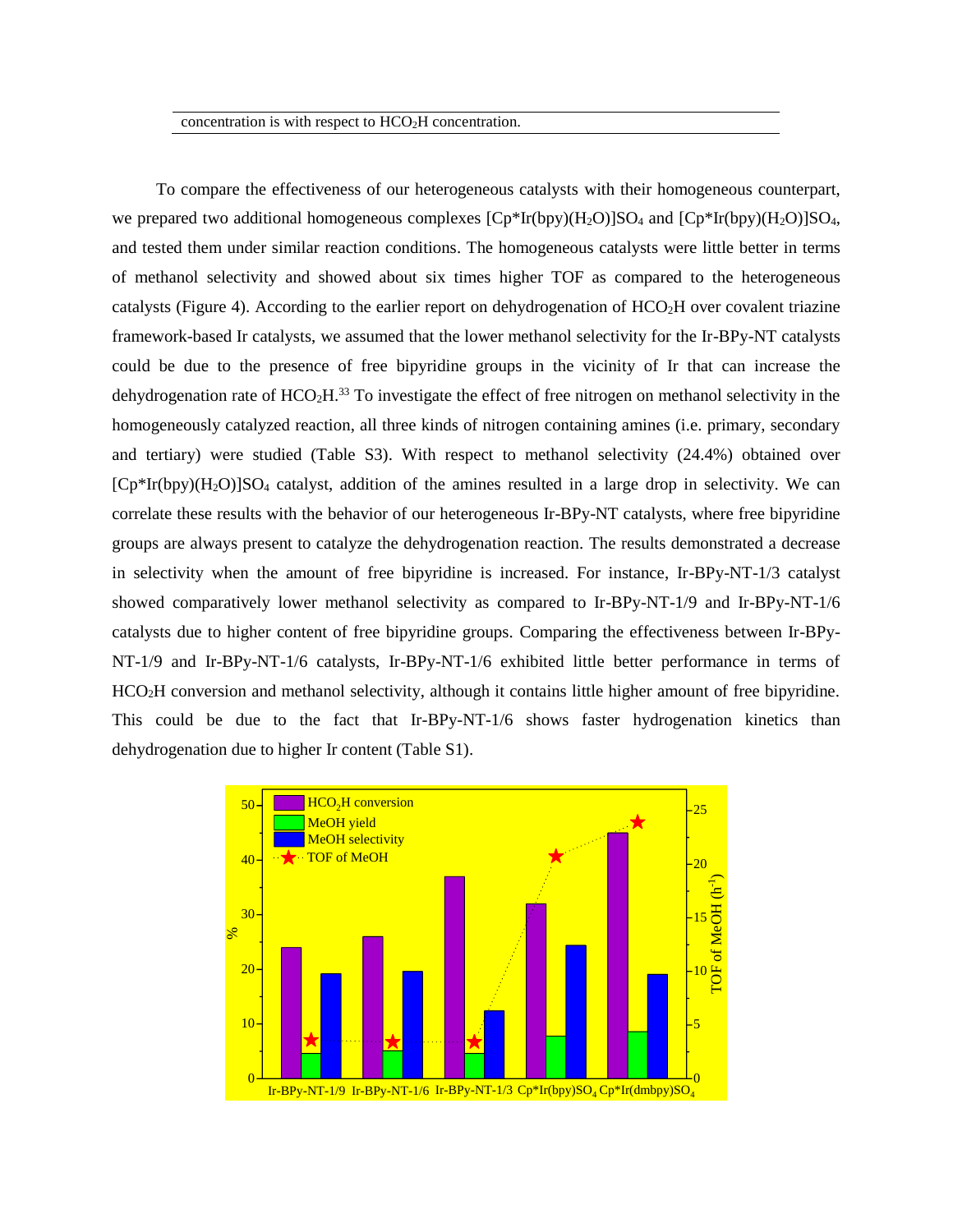**Figure 4.** Comparison of catalytic activities between heterogeneous and homogeneous catalysts. Reaction conditions: 1 mL 4 M HCO<sub>2</sub>H, CF<sub>3</sub>SO<sub>3</sub>H = 20 mol% w.r.t. HCO<sub>2</sub>H, catalyst = 20 mg (Ir-BPy-NT) and 1.5 mg ( $Cp*Ir(bpy)SO_4$  and  $Cp*Ir(dmbpy)SO_4$ )  $T = 60 °C$ ,  $H_2 = 50$  bar,  $t = 16$  h (Ir-BPy-NT) and 6 h  $(Cp*Ir(bpy)SO_4$  and  $Cp*Ir(dmbpy)SO_4$ .

The reusability of Ir-BPy-NT-1/6 catalyst was investigated after 16 h reaction times (still at in the kinetic regime, according to Figure 3). After each reaction cycle, the solid catalyst was removed from the reaction, washed with water for 3-4 times, dried at 50 °C and then reused for the next run. The solid catalyst retained its original catalytic activity up to four cycles (Figure 5a). A little decrease in HCO2H conversion was observed in each cycle which was due to the loss of catalyst during washing and drying. However, the selectivity and turnover number of methanol did not drop. After recycling, the obtained solid-free solution was colorless, indicating that the Ir complex was firmly coordinated with BPy-NT without leaching of Ir species. This was again confirmed by ICP analysis. Furthermore, the texture of the catalyst after 4<sup>th</sup> cycle was investigated by TEM analysis (Figure 5b) and it was observed that the nanotube structure was maintained even after using it in highly acidic condition ( $pH \sim 1$ ). XPS analysis also confirmed that the oxidation state of Ir did not change after reaction (Figure 5c), which was probably the main reason of unaffected performance of the catalyst.

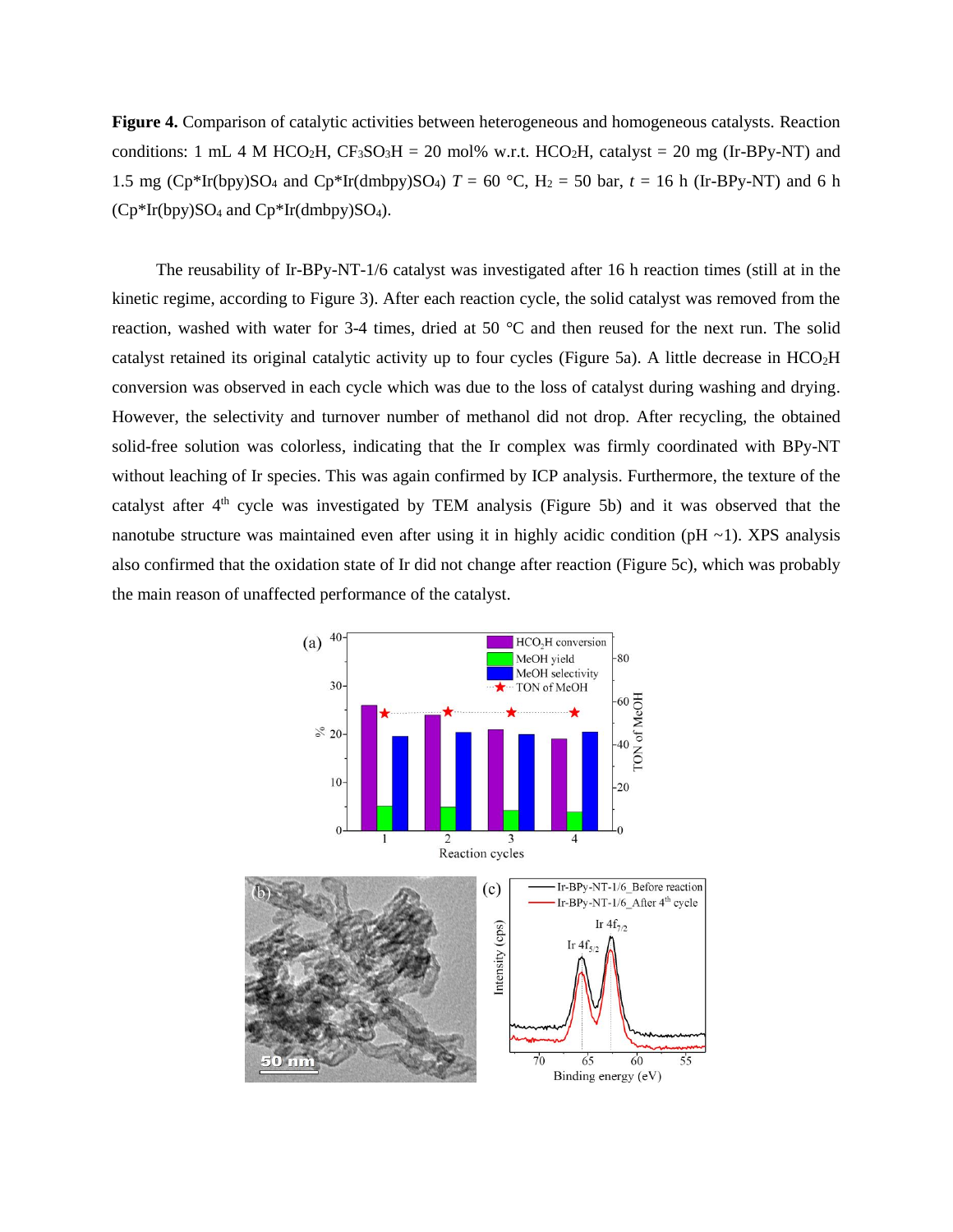Figure 5. (a) Reusability studies of Ir-BPy-NT-1/6 catalyst. Reaction conditions: 1 mL 4 M HCO<sub>2</sub>H,  $CF<sub>3</sub>SO<sub>3</sub>H = 20$  mol% w.r.t. HCO<sub>2</sub>H, catalyst = 20 mg,  $T = 60$  °C, H<sub>2</sub> = 50 bar,  $t = 16$  h. (b) TEM image of Ir-BPy-NT-1/6 catalyst after  $4<sup>th</sup>$  cycle. (c) XPS spectra of Ir (4f) in Ir-BPy-NT-1/6 catalyst before and after use.

# **CONCLUSIONS**

In summary, we synthesized bipyridine-functionalized iridium-based solid catalysts and confirmed the successful grafting of the active molecular species on the organosilica support by different characterization techniques. The catalysts showed very interesting textural properties and high efficiency for the production of methanol form formic acid at low temperature. As compared to their homogeneous counterpart, the solid catalysts delivered comparable methanol selectivity and lower activity. On the other hand, the solid catalysts showed high recyclability in extremely low pH, with all textural properties being well maintained after four consecutive cycles. The present study demonstrates the potential of organosilica nanotubes as substrates for the anchoring of different homogeneous catalysts.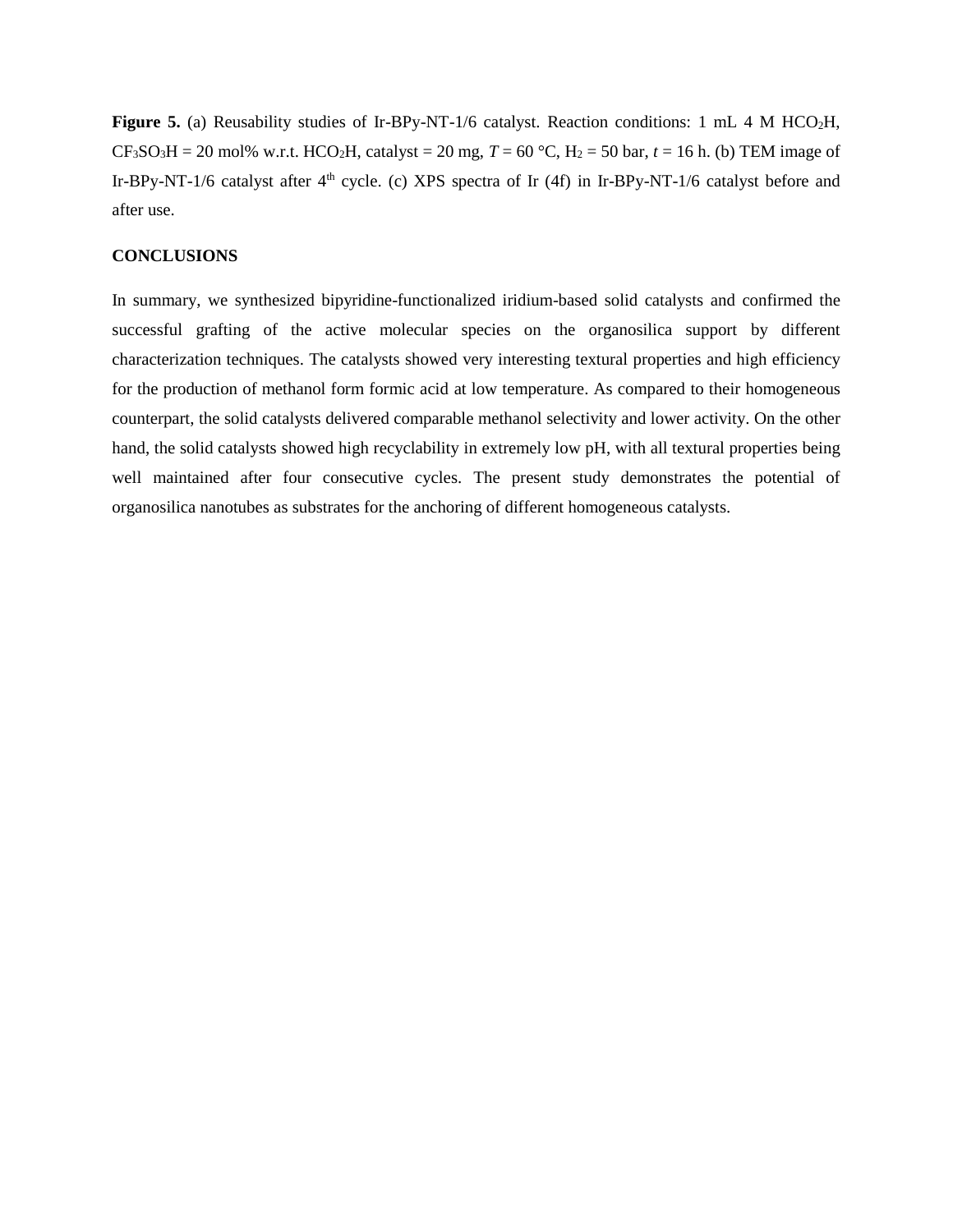#### **REFERENCES**

1. Sordakis, K.; Tang, C.; Vogt, L. K.; Junge, H.; Dyson, P. J.; Beller, M.; Laurenczy, G., Homogeneous Catalysis for Sustainable Hydrogen Storage in Formic Acid and Alcohols. *Chem. Rev.*  **2018,** *118* (2), 372-433.

2. Yarulina, I.; Chowdhury, A. D.; Meirer, F.; Weckhuysen, B. M.; Gascon, J., Recent trends and fundamental insights in the methanol-to-hydrocarbons process. *Nat. Catal.* **2018,** *1* (6), 398-411.

3. Wang, W.-H.; Feng, X.; Bao, M., Transformation of Carbon Dioxide to Formic Acid and Methanol. Sharma, S. K., Ed. Springer Singapore, **2018**; Chapter 4, pp 53-87.

4. Olah, G. A.; Goeppert, A.; Prakash, G. K. S., Chemical Recycling of Carbon Dioxide to Methanol and Dimethyl Ether: From Greenhouse Gas to Renewable, Environmentally Carbon Neutral Fuels and Synthetic Hydrocarbons. *J. Org. Chem.* **2009,** *74* (2), 487-498.

5. Bart, J. C. J.; Sneeden, R. P. A., Copper-zinc oxide-alumina methanol catalysts revisited. *Catal. Today* **1987,** *2* (1), 1-124.

6. Dingerdissen, U.; Martin, A.; Herein, D.; Wernicke, H. J., The Development of Industrial Heterogeneous Catalysis. In *Handbook of Heterogeneous Catalysis*, Ertl, G.; Knözinger, H.; Schüth, F.; Weitkamp, J., Eds. Wiley-VCH: Weinheim: **2008**.

7. Olah, G. A., Towards Oil Independence Through Renewable Methanol Chemistry. *Angew. Chem., Int. Ed.* **2013,** *52* (1), 104-107.

8. Wang, W.-H.; Himeda, Y.; Muckerman, J. T.; Manbeck, G. F.; Fujita, E., CO<sub>2</sub> Hydrogenation to Formate and Methanol as an Alternative to Photo- and Electrochemical CO<sup>2</sup> Reduction. *Chem. Rev.* **2015,** *115* (23), 12936-12973.

9. Li, Y.-N.; Ma, R.; He, L.-N.; Diao, Z.-F., Homogeneous hydrogenation of carbon dioxide to methanol. *Catal. Sci. Technol.* **2014,** *4* (6), 1498-1512.

10. Goeppert, A.; Czaun, M.; Jones, J.-P.; Surya Prakash, G. K.; Olah, G. A., Recycling of carbon dioxide to methanol and derived products – closing the loop. *Chem. Soc. Rev.* **2014,** *43* (23), 7995-8048.

11. Alberico, E.; Nielsen, M., Towards a methanol economy based on homogeneous catalysis: methanol to H<sup>2</sup> and CO<sup>2</sup> to methanol. *Chem. Commun.* **2015,** *51* (31), 6714-6725.

12. Ashley, A. E.; Thompson, A. L.; O'Hare, D., Non-Metal-Mediated Homogeneous Hydrogenation of CO<sup>2</sup> to CH3OH. *Angew. Chem., Int. Ed.* **2009,** *48* (52), 9839-9843.

13. Courtemanche, M.-A.; Légaré, M.-A.; Maron, L.; Fontaine, F.-G., Reducing CO<sub>2</sub> to Methanol Using Frustrated Lewis Pairs: On the Mechanism of Phosphine–Borane-Mediated Hydroboration of CO2. *J. Am. Chem. Soc.* **2014,** *136* (30), 10708-10717.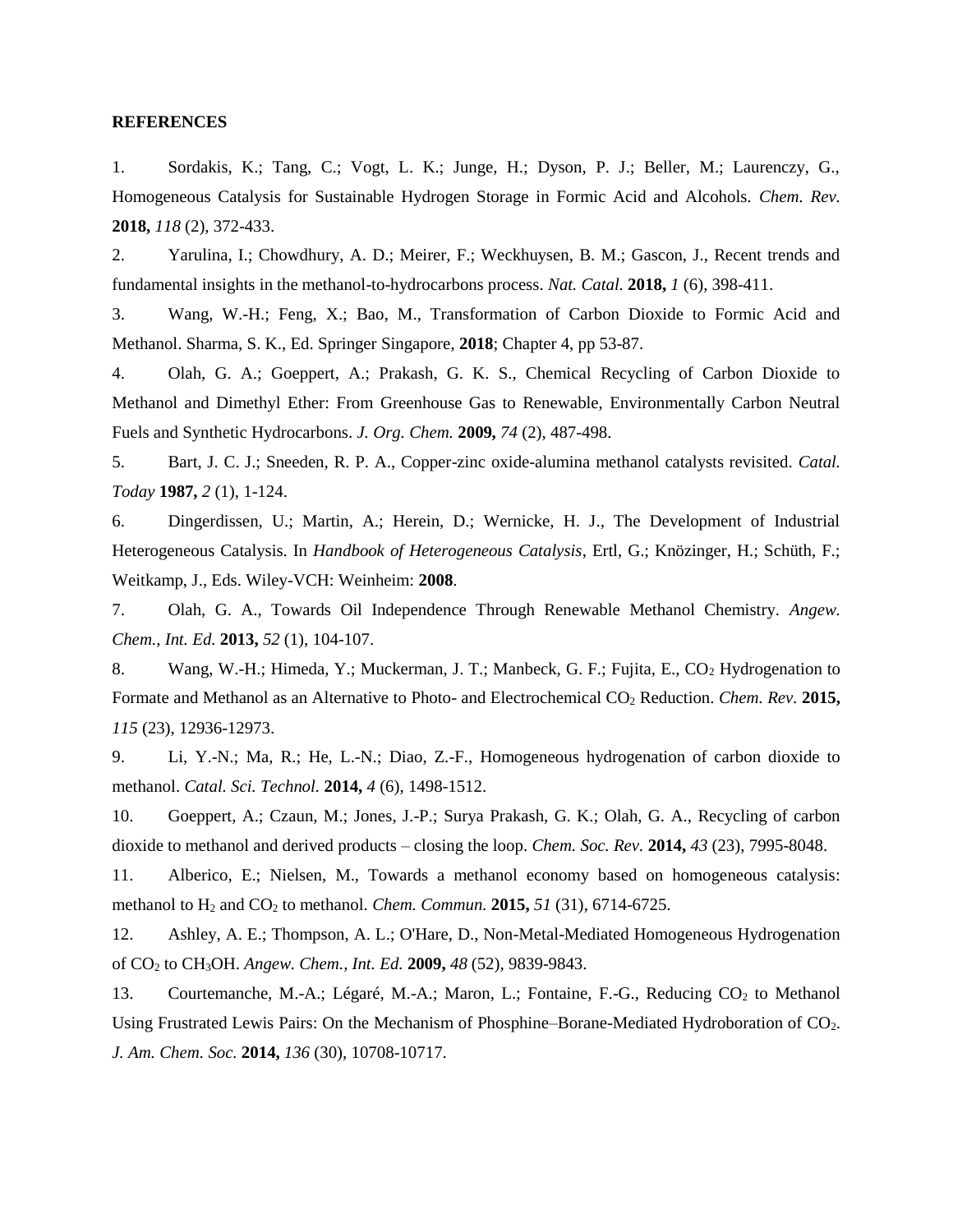14. Fontaine, F.-G.; Courtemanche, M.-A.; Légaré, M.-A., Transition-Metal-Free Catalytic Reduction of Carbon Dioxide. *Chem. Eur. J.* **2014,** *20* (11), 2990-2996.

15. Riduan, S. N.; Zhang, Y.; Ying, J. Y., Conversion of Carbon Dioxide into Methanol with Silanes over N-Heterocyclic Carbene Catalysts. *Angew. Chem., Int. Ed.* **2009,** *48* (18), 3322-3325.

16. Lu, Z.; Williams, T. J., Di(carbene)-Supported Nickel Systems for CO<sub>2</sub> Reduction Under Ambient Conditions. *ACS Catal.* **2016,** *6* (10), 6670-6673.

17. Balaraman, E.; Gunanathan, C.; Zhang, J.; Shimon, L. J. W.; Milstein, D., Efficient hydrogenation of organic carbonates, carbamates and formates indicates alternative routes to methanol based on CO<sup>2</sup> and CO. *Nat. Chem.* **2011,** *3*, 609-614.

18. Balaraman, E.; Ben-David, Y.; Milstein, D., Unprecedented Catalytic Hydrogenation of Urea Derivatives to Amines and Methanol. *Angew. Chem., Int. Ed.* **2011,** *50* (49), 11702-11705.

19. Han, Z.; Rong, L.; Wu, J.; Zhang, L.; Wang, Z.; Ding, K., Catalytic Hydrogenation of Cyclic Carbonates: A Practical Approach from CO<sub>2</sub> and Epoxides to Methanol and Diols. *Angew. Chem., Int. Ed.* **2012,** *51* (52), 13041-13045.

20. Miller, A. J. M.; Heinekey, D. M.; Mayer, J. M.; Goldberg, K. I., Catalytic Disproportionation of Formic Acid to Generate Methanol. *Angew. Chem., Int. Ed.* **2013,** *52* (14), 3981-3984.

21. Savourey, S.; Lefèvre, G.; Berthet, J.-C.; Thuéry, P.; Genre, C.; Cantat, T., Efficient Disproportionation of Formic Acid to Methanol Using Molecular Ruthenium Catalysts. *Angew. Chem., Int. Ed.* **2014,** *53* (39), 10466-10470.

22. Sordakis, K.; Tsurusaki, A.; Iguchi, M.; Kawanami, H.; Himeda, Y.; Laurenczy, G., Carbon Dioxide to Methanol: The Aqueous Catalytic Way at Room Temperature. *Chem. Eur. J.* **2016,** *22* (44), 15605-15608.

23. Tsurusaki, A.; Murata, K.; Onishi, N.; Sordakis, K.; Laurenczy, G.; Himeda, Y., Investigation of Hydrogenation of Formic Acid to Methanol using H<sup>2</sup> or Formic Acid as a Hydrogen Source. *ACS Catal.*  **2017,** *7* (2), 1123-1131.

24. Sordakis, K.; Tsurusaki, A.; Iguchi, M.; Kawanami, H.; Himeda, Y.; Laurenczy, G., Aqueous phase homogeneous formic acid disproportionation into methanol. *Green Chem.* **2017,** *19* (10), 2371- 2378.

25. Kar, S.; Kothandaraman, J.; Goeppert, A.; Prakash, G. K. S., Advances in catalytic homogeneous hydrogenation of carbon dioxide to methanol. *J. CO<sup>2</sup> Util.* **2018,** *23*, 212-218.

26. Neary, M. C.; Parkin, G., Dehydrogenation, disproportionation and transfer hydrogenation reactions of formic acid catalyzed by molybdenum hydride compounds. *Chem. Sci.* **2015,** *6* (3), 1859- 1865.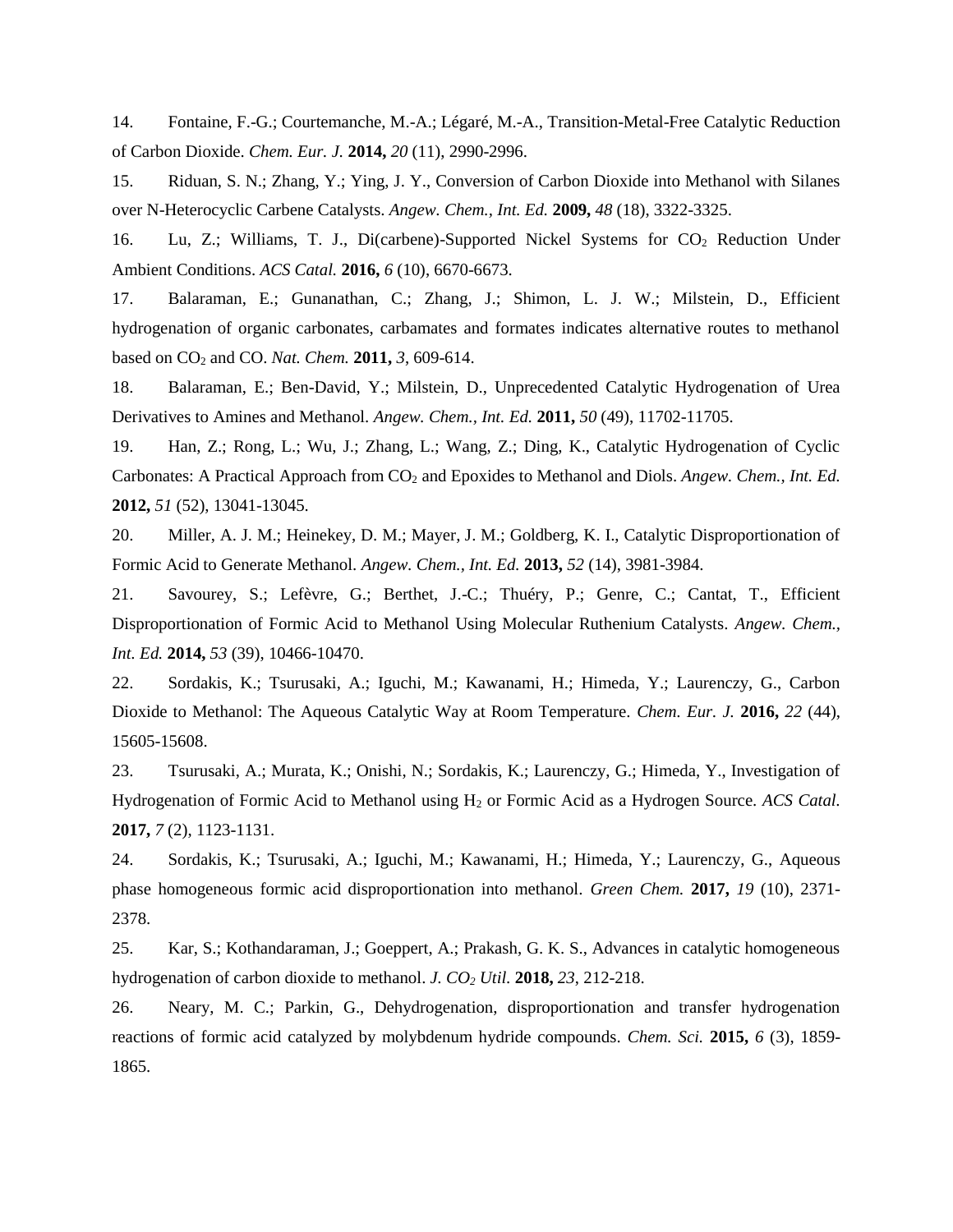27. Yan, X.; Yang, X., Mechanistic Insights into Iridium Catalyzed Disproportionation of Formic Acid to CO<sup>2</sup> and Methanol: A DFT Study. *Organometallics* **2018,** *37* (10), 1519-1525.

28. Álvarez, A.; Bansode, A.; Urakawa, A.; Bavykina, A. V.; Wezendonk, T. A.; Makkee, M.; Gascon, J.; Kapteijn, F., Challenges in the Greener Production of Formates/Formic Acid, Methanol, and DME by Heterogeneously Catalyzed CO<sup>2</sup> Hydrogenation Processes. *Chem. Rev.* **2017,** *117* (14), 9804- 9838.

29. Sasayama, A. F.; Moore, C. E.; Kubiak, C. P., Electronic effects on the catalytic disproportionation of formic acid to methanol by  $[Cp*Ir^{III}(R-bpy)Cl]Cl$  complexes. *Dalton Trans.* 2016, *45* (6), 2436-2439.

30. Liu, X.; Li, X.; Guan, Z.; Liu, J.; Zhao, J.; Yang, Y.; Yang, Q., Organosilica nanotubes: largescale synthesis and encapsulation of metal nanoparticles. *Chem. Commun.* **2011,** *47* (28), 8073-8075.

31. Liu, X.; Goto, Y.; Maegawa, Y.; Ohsuna, T.; Inagaki, S., Mesoporous organosilica nanotubes containing a chelating ligand in their walls. *APL Mater.* **2014,** *2* (11), 113308.

32. Camarota, B.; Goto, Y.; Inagaki, S.; Onida, B., Basic Sites on Periodic Mesoporous Organosilicas Investigated by XPS and in Situ FTIR of Adsorbed Pyrrole. *Langmuir* **2011,** *27* (3), 1181-1185.

33. Bavykina, A. V.; Goesten, M. G.; Kapteijn, F.; Makkee, M.; Gascon, J., Efficient production of hydrogen from formic acid using a Covalent Triazine Framework supported molecular catalyst. *ChemSusChem* **2015,** *8* (5), 809-812.